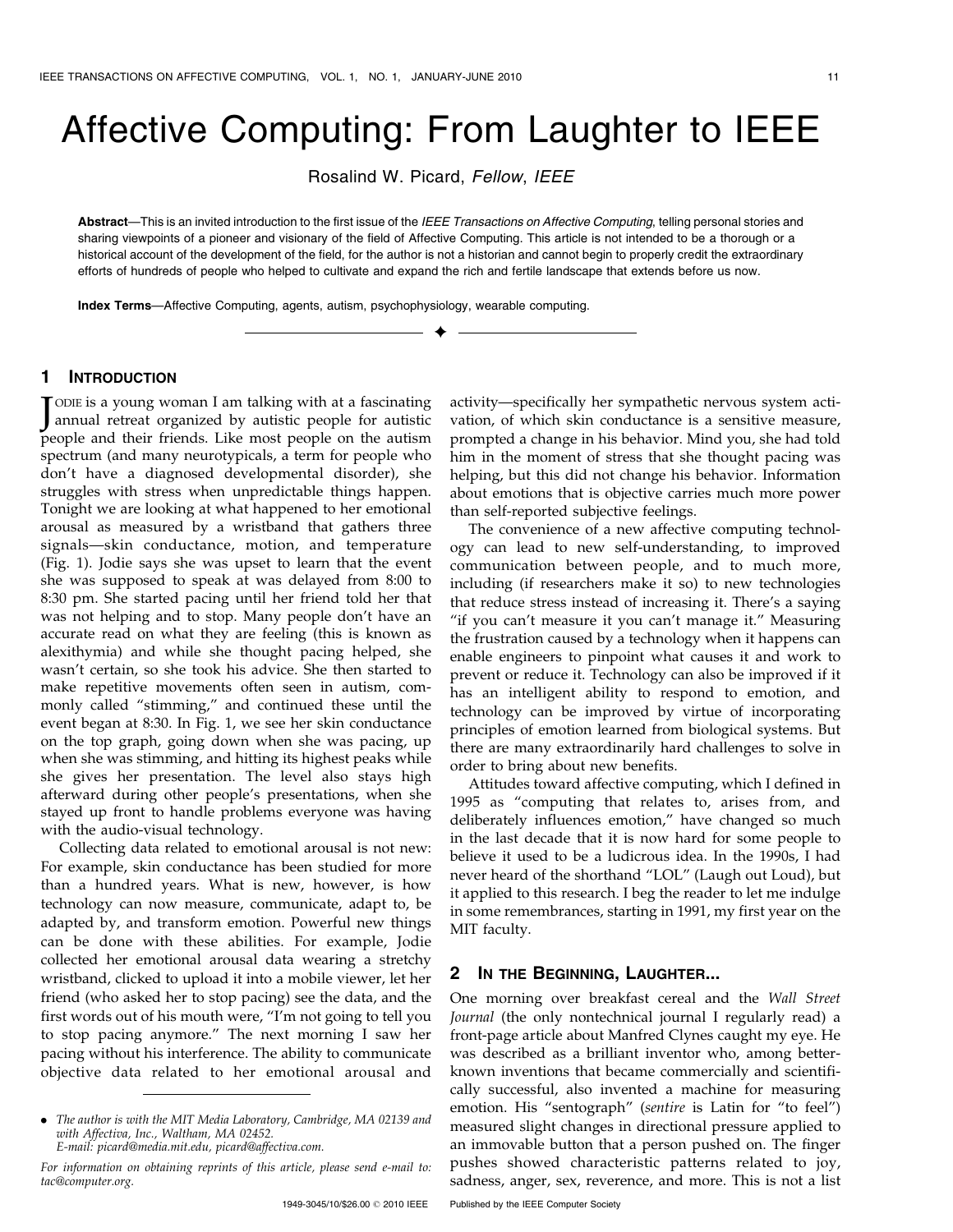

Fig. 1. Skin conductance level (top graph). Skin surface temperature (middle graph) and 3-Axis accelerometer values (lower graph). Skin conductance, which is associated with emotional arousal, was lowered during pacing, while it went up during "stimming," a presentation, and (afterward) while dealing with some audio-visual equipment problems. This data is from a young adult on the autism spectrum.

approved by mainstream emotion theorists—they don't include sex or reverence—and Manfred is far from mainstream, a child prodigy with a fan letter from Einstein for his piano playing and coauthor on the 1960 paper that coined the word "cyborg." But he measured emotion, and later, the measures were replicated by others. I was amused by this crazy fact, although not enough to do anything more than file the article. The article mentioned my friend, Marvin Minsky, who many years later introduced me to Manfred, and we then became friends.

Manfred never claimed to be the first to build a machine to measure emotional categories—nobody knows who did it first—but he did tell me that when he first tried to present his ideas about measuring emotion on stage, to other scientists, he was laughed at by the audience, and it was not the kind of laughter most speakers crave. He said he was literally laughed off the stage.

# 2.1 Discovering Real Importance for Emotion

When I first started thinking about emotion it was the last thing I wanted to think about. I was up for tenure at MIT, working hard raising money and conducting what people later wrote was pioneering research in image and video pattern modeling. I was busy working six days and nights a week building the world's first content-based retrieval system, creating and mixing mathematical models from image compression, computer vision, texture modeling, statistical physics, machine learning, and ideas from filmmaking, and spending all my spare cycles advising students, building and teaching new classes, publishing, reading, reviewing, and serving on non-stop conference and lab committees. I worked hard to be taken as the serious researcher I was, and I had raised over a million dollars in funding for my group's work. The last thing I wanted was to wreck it all and be associated with emotion. Heck, I was a woman coming from engineering. I did not want to be associated with "emotional," which I took at the time to mean irrational.

However, I kept running into engineering problems that needed...well, something I did not want them to need. For example, working on computer vision I knew that we had a lot to learn from human vision, and I collaborated with human vision scientists who focused on the cortex and

visual perception. We labored to build computer vision systems that could see like people see, and learned to build banks of filters, for example, that could detect high-contrast oriented regions and motions in ways that seemed to be similar to stages of the human visual cortex. Much engineering, whether for vision, or, earlier in my life, for computer architectures, was focused on trying to replicate the amazing human cortex. We all wanted to figure it out by building it. But nowhere did any of these methods address a problem we were running into: How do you find what is interesting for a person? How do you find what matters to them? How do visual attention systems figure this out and shift automatically when they need to shift? Building a vision system is not just about detecting high-contrast oriented lines or telling a dog from a cat.

Another problem arose from my years of work at AT&T Bell Labs and at MIT building new kinds of computer architectures for digital signal processing. We came up with many clever ways to parallelize, pipeline, optimize, and otherwise process sounds and sights and other signals humans usually interpret effortlessly. However, never did anyone figure out how to give a computer anything like motivation, drive, and a sense of how to evaluate shifting priorities in a way that acted genuinely intelligent or that genuinely cared about anything. We could give it functional programs that approximated some things like this—under limited conditions, following a brittle mathematical specification that covered all the cases known up front—but this always failed pathetically when encountering something new. And it didn't scale—the space of possibilities it needed to consider became intractable. Today we know that biological emotion systems help human beings handle complex unpredictable inputs in real time. Today we know that emotions signal what matters, what you care about. Today we know emotion is involved in rational decisionmaking and action selection, and in order to behave rationally in real life you need to have a properly functioning emotion system. But at that time, this was not even on the radar. Emotion was irrational and, if you were smart, you didn't want to have anything to do with it.

Most surprising to me was when I learned that emotion interacts deeply in the brain with perception—a process that I thought, at least from my dealings with human vision researchers, was driven by the cortex. But one Christmas, while reading Richard Cytowic's "The Man Who Tasted Shapes," I was jolted out of my cortex-centric beliefs by his findings that, at least in synesthesia (when senses appear to cross and a person feels shapes in his palms when tasting soup, or sees colors with letters involuntarily or other crossed modalities), the cortex was in some cases showing less activity, not more. Cytowic argued that multimodal perception was also happening in the limbic structures of the brain, regions physically below the cortex, which were known to be important for three things: attention, memory, and emotion. I was interested in attention and memory, so I got my hands on more neuroscience literature about these limbic regions, only to find that the third role—emotion— kept coming up as essential. Emotion played major roles not only in perception, but also in memory and attention, in rational deicison making, and in human-machine interaction. Emotions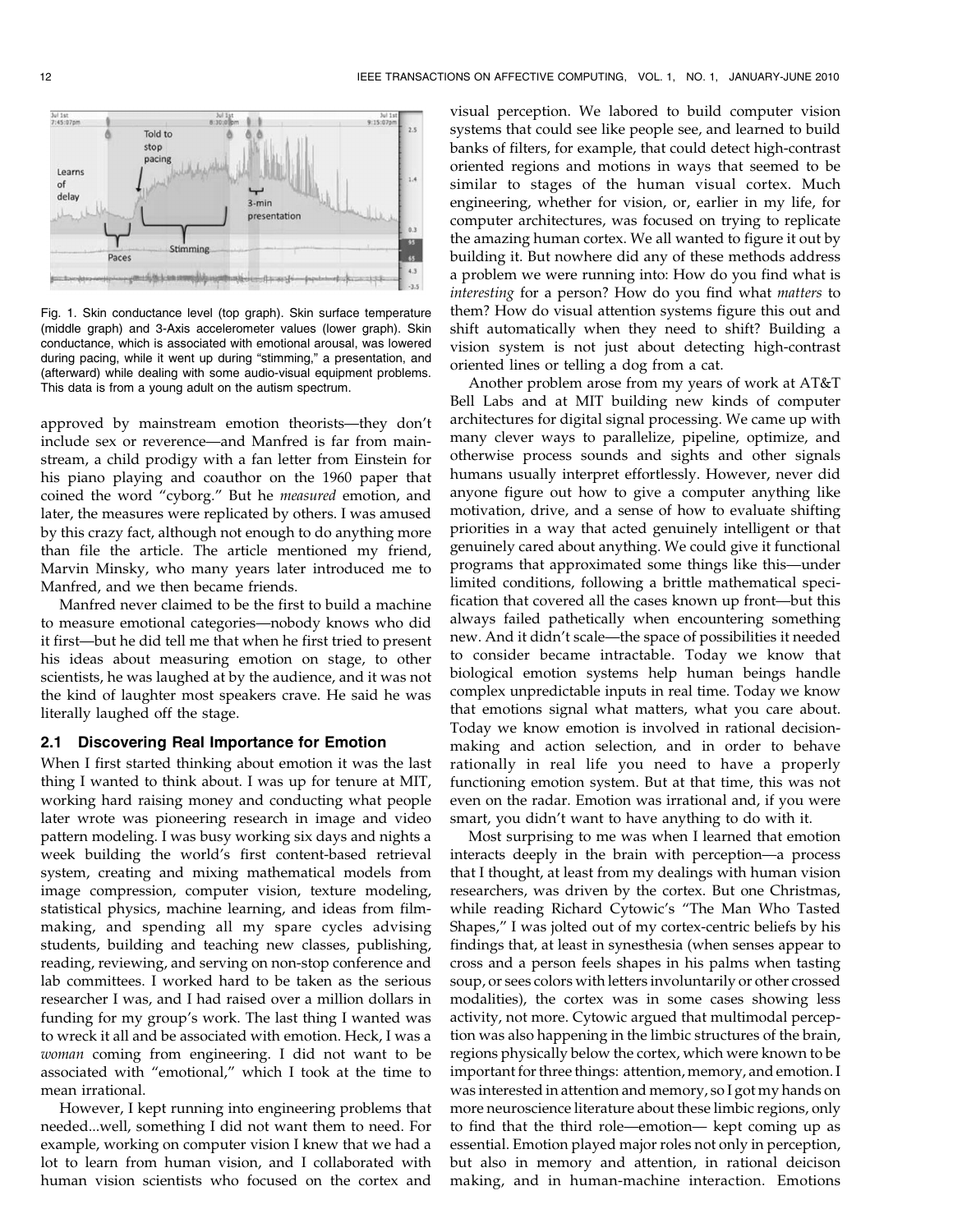influence action selection, language, and whether or not you decide to double-check your mathematical derivations or comment your computer code.

Emotion being useful was not what I was looking for. I became uneasy. I did not want to work on or be associated with emotion, yet emotion was starting to look vital for solving the hard engineering problems we needed to solve. A scientist has to find what is true, not just do what is popular. I was becoming quietly convinced that engineering dreams to build intelligent machines would never succeed without incorporating insights about emotion. I knew somebody had to educate people about the evidence I was collecting and act on it. But I did not want to risk my reputation and I was too busy. I started looking around, trying to find somebody, ideally male and established, whom I could convince to develop this topic, which clearly needed more attention than I had time for.

#### 2.2 Who Wants to Risk Ruining Their Reputation?

I screwed up my courage and invited Jerry Wiesner, former president of MIT and Scientific Advisor to Presidents Eisenhower, Kennedy, and Johnson, to lunch. Jerry was in a suit and always seemed very serious and authoritative. Over fish and bonbons at Legal Sea Foods I asked him what was the most important advice he had for junior faculty at MIT. I strained to hear him over the noise of that always too-loud restaurant, but one line came out clear: "You should take risks. This is the time to take risks." As I walked back the one block to the lab, I took a detour and did some thinking about this. I was working in an exciting new research area at the time—content-based retrieval—but I didn't think it was really risky.

The Media Lab saw me as one of their more conventional players, as "the electrical engineer." Nicholas Negroponte, architect and founding director, spoke with pride and perfect French pronounciation of how he formed the Media Lab as a "Sah-lon de ref-oos-say." The orginal Salon des Refusés was an exhibition by artists of work that was rejected by the authorities in charge. Nicholas was proud of establishing a lab that would do research that others might laugh at and reject. I wasn't quite sure I wanted to be labeled as a rejected misfit, but I didn't learn he saw our faculty in this way until after I was already a member of the lab. It was freeing to hear that if I was indeed viewed as a misfit, it would be valued. If I chose to work on emotion, the misfit title was going to happen. Maybe it would be okay here.

One of the brilliant visionaries Nicholas had recruited to the Media Lab was Seymour Papert, mathematician and leading thinker in education and technology, who told our faculty about the researchers in days long ago who were all focused on trying to build a better wagon, making the wheels stronger so they stayed round and so they didn't break or fall off as easily, or otherwise working hard to make wagons last longer, go faster, give smoother rides, and cover more distance. Meanwhile, Seymour said that while all the researchers of that day were improving the wagon and human-wagon interaction, those crazy Wright brothers went off and invented the airplane. He said we faculty in the Media Lab should be the crazies inventing the

new way to fly. My maiden name is Wright and this story was inspiring and reassuring.

Convinced that emotion was really important and people should start paying attention to it, and that maybe my lab wouldn't mind if I detoured a few weeks to address this topic, I spent the holidays and some of the January "Independent Activities Period" and wrote a thought piece that I entitled "Affective Computing" to collect my arguments, and circulated it as a tech note quietly among some open minds in the lab. A student from another group read it and showed up at my door with a stack of six books on emotion, "You should read these," he said. I did. I love how the students at MIT tell the faculty what to do. I needed to hear what he said.

I then read every book on emotion I could get from Harvard, MIT, and the local library network only to learn that psychologists had more than a hundred definitions of emotion, nobody agreed on what emotion was, and almost everyone relied on questionnaires to measure emotion, despite knowing the self-reports collected were unreliable and sometimes totally inaccurate. I went to Jerry Kagan in the Psychology Department at Harvard to talk about more accurate and systematic ways to measure and characterize affective information. He gave me a hard time at first but in the end he was very nice and almost encouraging: He told me "You're shooting for the moon" when I proposed that my team could build wearable technology to measure and characterize aspects of emotion as it naturally occurred in daily life. I thought psychologists could benefit from the systematic approach engineers typically bring to hard problems.

I attended neuroscience talks and read key findings on emotion in the neuroscience literature and found their methods to be more concrete—showing evidence for precise pathways by which aspects of emotional perception and learning appeared to be happening, and this was compelling, especially findings like Joe LeDoux's that showed perceptual learning (e.g., a rat learning to fear a tone) without involving the usual cortical components (e.g., after the audio cortex had been removed). Antonio Damasio's book Descarte's Error was also inspirational, arguing for the role of emotion in rational decision making and behavior.

I spruced up my tech note envisioning Affective Computing as a broad area that I thought engineers, computer scientists, and many others should consider working on, and submitted it as a manifesto to a non-IEEE journal that had traditionally printed bold new ideas. It was rejected and one of the reviews indicated that the content was better suited to an in-flight magazine. I could hear laughter between their lines. I gave a talk on the ideas to our computer vision research group and people were unusually silent. This was what I feared.

I gave a copy of the thought piece to Andy Lippman, a tall energetic man who always has bountiful words for sharing his opinions. Usually we talked about signal processing or video processing. One day he showed up in my doorway, silent, with a peculiar look on his face, holding a document. He stabbed it with his index finger, shook his head, pointed at it, shook his head more, but said nothing. This was not like him. "Is something the matter?"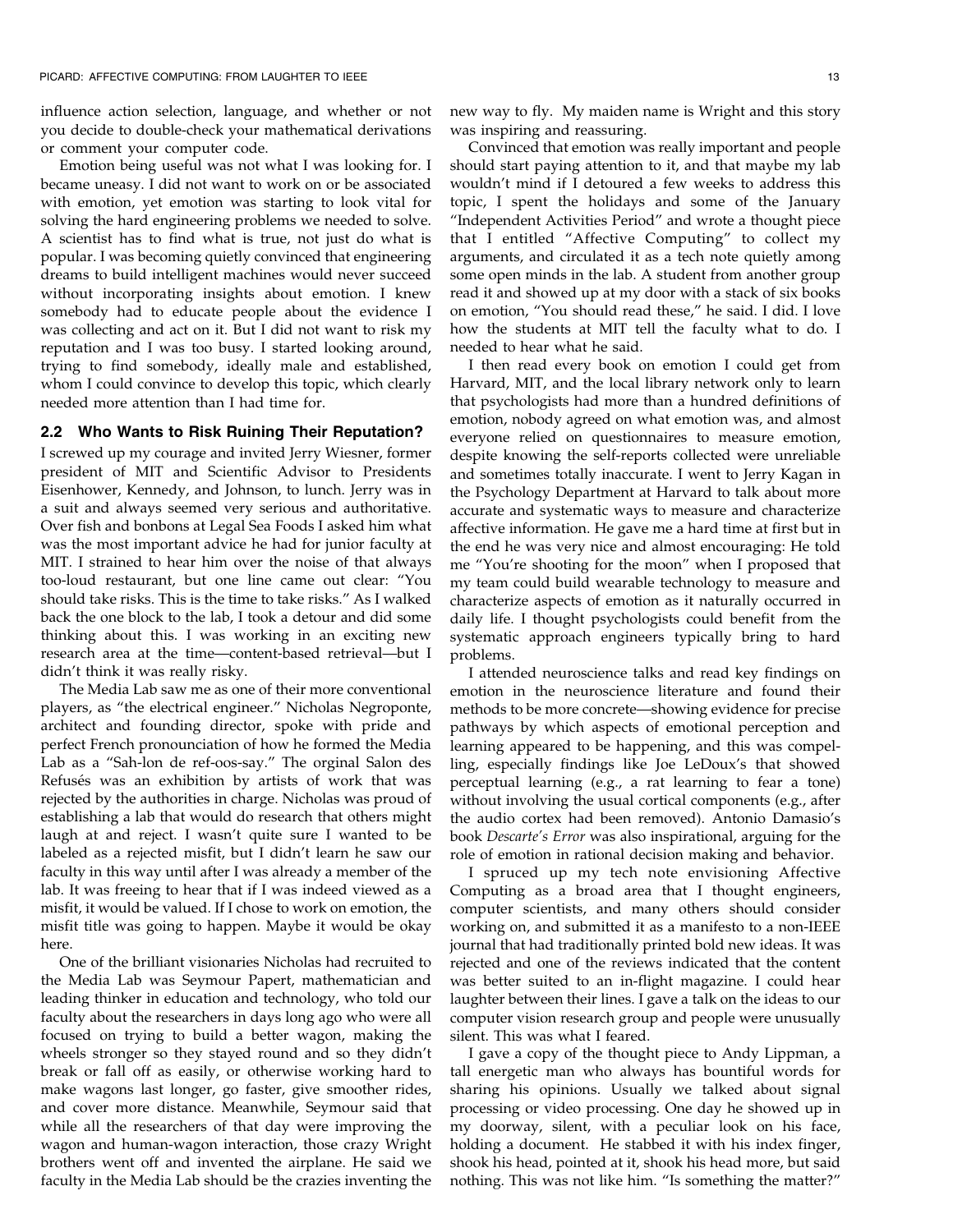I angled my head, wondering if he'd lost his voice. He blurted, "This is crazy! CRAZY!" He looked upset, and I couldn't see what he was pointing at. I hesitated, "Uh, crazy is, good, in the Media Lab, right?" He nodded like a Bostonian being asked if he'd like free ice cream with mixins. Then I saw what the document was: It was my affective computing paper. He waved it, shook his head again, and left with an odd smile. I never did resubmit or get that first tech report published, but I did succeed in tongue-tying the voluble Lippman.

#### 2.3 Visionary Supporters Trump Peer Review

I am a big fan of peer review, and work hard to maintain the integrity of that process. But there are times in the life of new ideas when peer-reviewed papers don't stand a chance of getting published. Sometimes years of acclimation are needed before an idea can make it through the process, even if the work is done solidly and with the best science and engineering. I realized the early ideas on affective computing were not going to make it into print until a lot more work had been done to prove them, and I only had a year before I was up for tenure. How could I get a whole set of new ideas out when the average time from submission to publication of my computer vision papers was measured in years? Nicholas Negroponte invited me to coauthor his Wired column on affective computing. We published it and got a mix of responses—the most memorable being letters from people declaring, "You are at MIT, you can't know anything about emotion." Wired was no substitute for peer review, but it started to get my ideas out.

David Stork invited me to author the chapter on Hal's emotions for the book Hal's Legacy, commemorating the famous computer in Stanley Kubrick and Arthur C. Clarke's film 2001 A Space Odyssey. All of the other chapters addressed attributes of Hal like his chess playing ability, his speech, his vision, etc., and had "the most famous person in the field" to write them. David and I joked that I was the only person at the time that he thought of as representing the field of computers and emotions, and the word "field" was used with a friendly grin. I still enjoyed being in the book with a lot of impressive colleagues—Ray Kurzweil, Don Norman, Daniel Dennett, and others, and it was encouraging to be grouped with so many successful scientists. However, when I had dinner with Ray Kurzweil, his wife asked me if I was the "emotion woman," which confirmed more of my worries. But I had started digging deeper into affective computing research and I knew the work was needed, even if it wrecked my image.

The famous scientist Peter Hart, after coaxing me to ride with him up the "hill" (it felt more like a mountain) of Old La Honda on a 105 degree July day, told me he thought Affective Computing was going to become very important, and he encouraged me to drop all the research I'd just raised over a million dollars in funding for (content-based retrieval) and pursue affective computing wholeheartedly. I feverishly wondered how I could ever do that. He hosted, in July 1995, at Ricoh Silicon Valley, what was the first presentation outside of MIT on the ideas that would become my book Affective Computing. I saw Peter as an established outside authority in Pattern Recognition, not just a Media Lab crazy type, and his encouragement enabled me to

believe that a book and more serious dedicated work in this field might be worthwhile. At least he would be one respected technical researcher who wouldn't write me off.

In August 1995, I e-mailed the director of the Media Lab that I was changing the name of my research group at MIT to "Affective Computing." He said it was a very nice name, "gets you thinking," and "is nicely confused with effective." I liked the thought that my crazy new work would be confused with being effective.

I was asked to fax my unpublished tech report to Arthur C. Clarke (he didn't do e-mail!). I faxed it and he mailed me a personal letter saying he liked it and adding, "I sent your paper to Stanley—he is working on a movie about AI." I never got to meet "Stanley," but I understand he was the brilliant mind behind giving HAL emotions in the film 2001. When I read the original screenplay, it had almost nothing on emotion in it, and Clarke's subsequent book on the story also downplayed emotion. But in the film, HAL showed more emotion than any of the human actors. Through my Media Lab connections like Clarke, I started to see that there were many mavericks who had recognized the power and importance of emotion, even though there were many more who couldn't understand why it mattered. I felt encouraged to push ahead in this area, despite the fact that I heard my technical colleagues at conferences whispering behind my back, "Did you hear what weird stuff she's working on?" and some of them blushed when I looked up at them and they realized I'd overheard. (I did feel vindicated five years later when one of them asked me if I would share my affect data with him as he was starting to do work on affective analysis.)

Public Broadcasting TV producer Graham Chedd for Scientific American Frontiers came by with one of my favorite actors, Alan Alda, and got interested in what my team was doing and included our very early affective research in two of their shows. I am told that these episodes still air, on very late night television, where you can see Alan Alda's emotional arousal going up as he thinks about hot red peppers and going down while he thinks about Saltine crackers, while I'm standing next to him, pregnant with my first child. Somehow it now seems fitting for late night television.

Dan Goleman called from the New York Times during a very busy week and I asked him if we could talk at a different time. He said he was going to write about our work that week whether I would make time to speak with him or not. Later his book on Emotional Intelligence sold over 5 million copies. Putting "emotional" and "intelligence" together was a brilliant combination, and while it sounds normal today, at the time it was like an oxymoron. His writing did a lot to interest the general public in the important roles emotions play in many areas of success in life—he argued it was more important than verbal and mathematical intelligences, which of course was what AI researchers had been focused on. The topic of emotion was starting to get more respect, although it was still very hard to get computer scientists to take it seriously.

Much later, William Shatner came by my office, dragged by his ghost writer to write about the science of Star Trek and the role of emotion in their shows. It was kind of a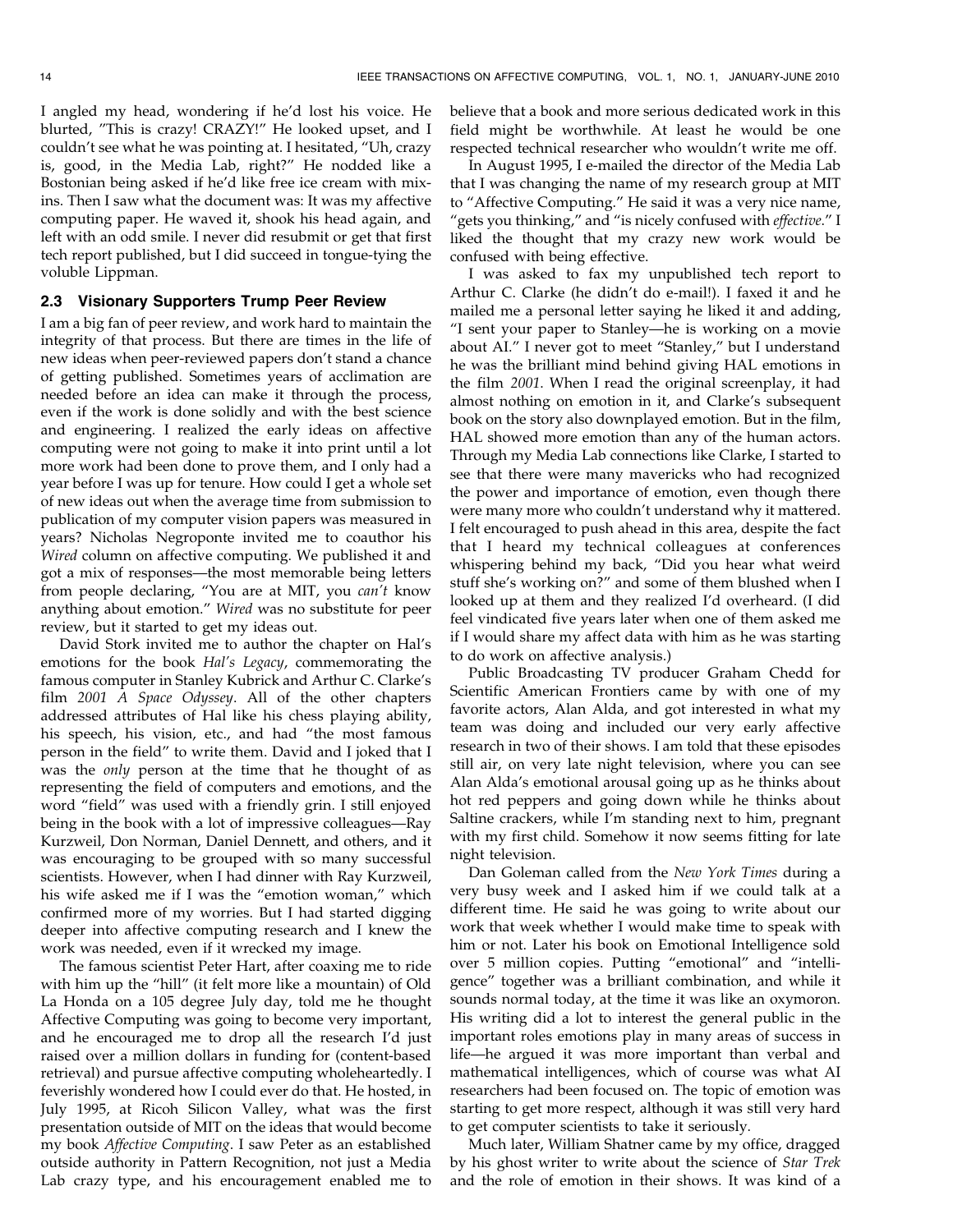stretch to find some science there, given the booming sounds in the vacuum of outer space, and more, but I did confirm that the character of Spock had emotion, which (despite his not being expressive and keeping it under control) was important for his intelligent functioning to be scientifically accurate. If he really didn't have emotion and behaved as intelligently as he behaved, then it would have been bad science in the show. Leonard Nimoy later came to MIT and hosted a big event I chaired featuring new technology measuring and communicating emotional signals. He appeared remarkably unemotional, even when he was not playing Spock. His presence attracted more people to come and learn about why my group was developing affective technologies.

A famous high-price-charging speaker's bureau invited me to join their list of speakers, offering lots of money if I would give talks about "more broadly interesting" technology topics than affect and computing. They thought emotion was not going to be of sufficiently broad interest to their well-heeled clients. I knew at this point I was going to spend all my spare cycles trying to get high quality research done on affective computing, and trying to get more engineers and computer scientists to consider working on emotion, so I declined their offer. I started giving more talks than ever—dozens every year, mostly with zero or low pay to academic groups to try to interest them in working on affective computing.

I remember one talk where Larry Rabiner came up to me afterward and asked why I was working on emotion—he said, "it's a very hard problem to tackle, and it just doesn't matter—why are you wasting time on it?" I don't think he had paid much attention in my talk, or I had done a very bad job of explaining. I had always admired Larry's work and this was tough to hear, but I tried to explain why I thought it was critical in early development for learning of language. I pointed out dogs and small infants seem to respond to affect in speech. He did listen, but I never heard from him again.

After another talk, I remember a world-famous MIT computer scientist coming up to me, agitated, looking at my feet the whole time and complaining to me, "Why are you working on emotion? It's irrelevant!" (I'm told this is how you tell if a CS professor is extroverted or introverted—if he looks at his feet, he's introverted, if he looks at yours, he's extroverted.) I wasn't able to convince him of its value, and he was soon joined by others who looked at each other's feet and changed the subject to help calm him down. On multiple occasions, colleagues confided in me that they didn't know what emotion really was (other than extreme emotions like anger) and some of them even said, "I don't have feelings and I don't believe they have a physical component you can measure." I think one of the attractions of computer science to many of them was that it was a world of logic largely devoid of emotional requirements, and they didn't want this threatened.

Through my talks to various groups, I became increasingly convinced that affective computing needed to be addressed, even if most computer scientists thought emotion was irrelevant. I wanted to make affective computing interesting and respectable so that progress would be made. I was always encouraged when people would go from looking scared of the topic, as if it was going to be an embarrassing talk to be seen at, to wanting to spend lots of time with me afterward talking deeply about the subject.

Somehow in the midst of all of this, while up for tenure, trying to build and move into a new house, and getting ready to give birth to my first son, I signed a book contract in 1996, moved into the house, delivered the baby, delivered the book nine months later, and submitted my tenure case to MIT with a freshly minted copy of Affective Computing. At the time I had no peer-reviewed journal papers related to affective computing; those would come later. All my peerreviewed scientific articles were on mathematical models for content-based retrieval or were conference papers on affective signal analysis. I was told that reviewers didn't know what to make of my schizophrenic tenure case—they wondered if the book was authored by somebody different than the person who wrote the papers, as if Rosalind Picard was a common name and maybe there was a mistake. But the Media Lab loved it, and was probably the only place on the planet that would have felt that way. The director of our lab phoned me and said "your tenure case went through like a hot knife through butter." The risk I had taken to start out in an almost totally new area a year before submitting my tenure case had certainly not hurt my career. But I never did it for my career, I did it because I believed then, and I still believe, that affective computing is an extremely important area of research.

I was also amazed how, over time, the appeal of the topic became very broad—not just to researchers in computer science and human computer interaction, but also in medicine, literature, psychology, philosophy, marketing, and more. I had never known there were so many communities interested in affect and I started to engage with researchers in a huge number of fields. I have learned a ton doing this, and it has been mind expanding.

I was delighted to see workshops on Affective Computing springing up around the world, led by visionary colleagues in computer science and psychology. I did not help much in terms of organizing meetings and admire greatly the huge efforts put in by so many talented technical colleagues who truly fostered the growth of this field. I cannot properly name them all here; however, Klaus Scherer, Paolo Petta, Robert Trappl, Lola Canamero, Eva Hudlicka, Jean-Marc Fellous, Christine Lisetti, Fiorella de Rosis, Ana Paiva, Jianhua Tao, Juan Velasquez, and Tienu Tan played especially important and memorable roles instigating some of the early scientific gatherings. Aaron Sloman, Andrew Ortony, and I were frequent speakers at these gatherings, and I enjoyed their philosophical and cognitive perspectives.

The HUMAINE initiative became very influential in funding significant European research on emotion and computing, propelling them ahead of research efforts in the United States. The community involved a lot of top researchers under the warm leadership of Roddie Cowie, and, with the expert technical support of Marc Schroeder, was well organized and productive, funding dozens of groundbreaking projects. The US did not seem as willing as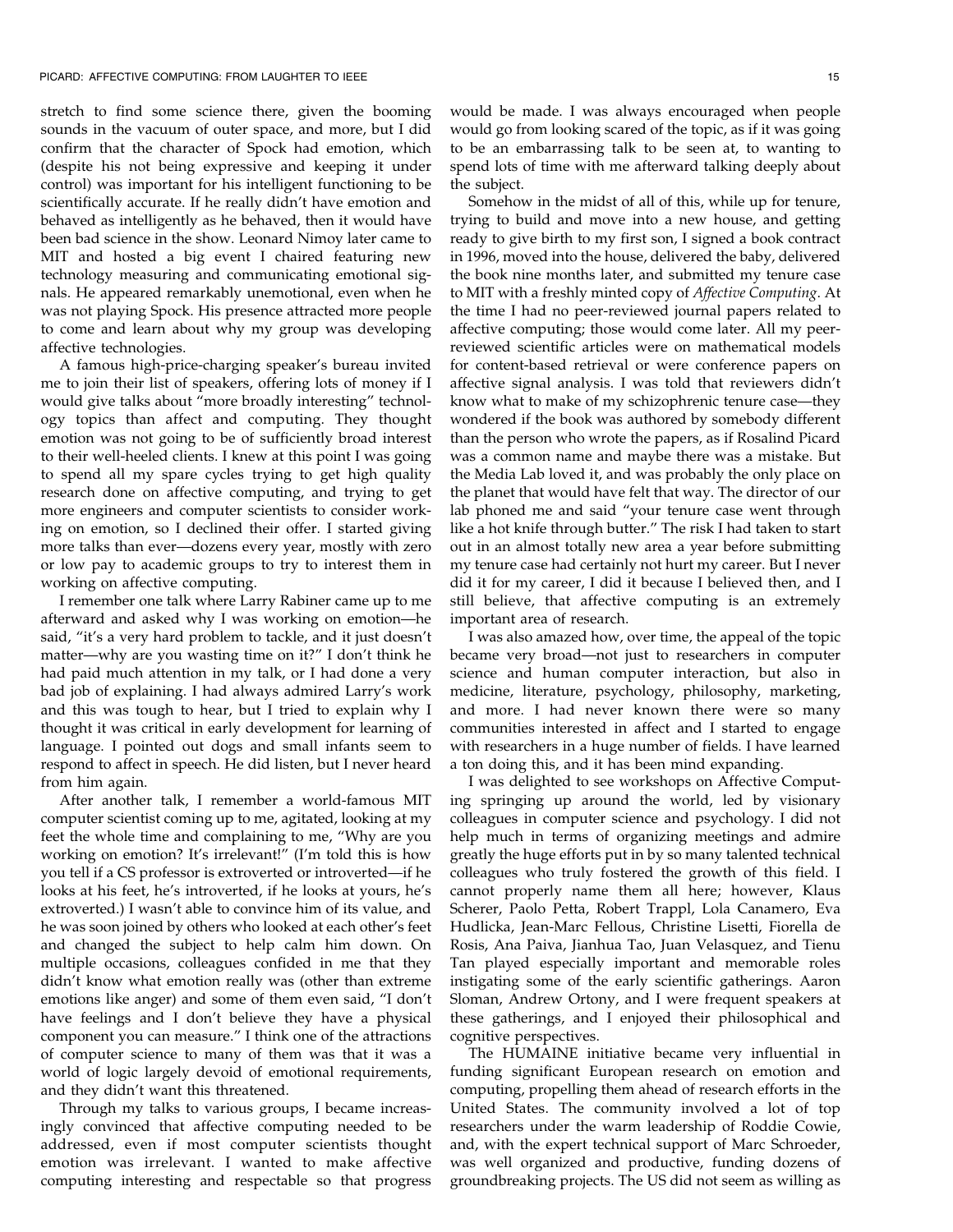Europe to take bold risks in this new research area and I always wondered why we lagged so far behind Europe in recognizing the importance of affect. I was lucky to have Media Lab corporate consortium funding with "no strings attached" or our MIT Affective Computing group would never have been able to get up and running. Meanwhile, a US National Cancer Institute grant supported Stacy Marsella at USC in developing a pedagogical system to teach emotion coping strategies to mothers of pediatric cancer patients and an US Army Research Institute grant recognized the importance of putting emotions into the cognitive architecture Soar (work by Paul Rosenbloom, also at USC, which not only included Jonathan Gratch, but also hooked him on emotion). Much later the US National Science Foudation funded work by Art Graesser at Memphis that included my lab helping develop emotion recognition tools for an intelligent tutor, and then still later, work by Rana el Kaliouby and Matthew Goodwin and me building affective technology for autism. While I remain very grateful for all sources of funding, I especially am grateful for sources that give scientists the freedom to try things before the ordinary peer-review and proposal-review processes are ready to accept them.

# 3 ...TO IEEE AND BEYOND

I have a long history with the IEEE, from joining as a student to decades later being honored as a fellow. I played a small role in helping found the wearable computing conference ISWC and the wearables special interest group, served on dozens of program committees, organized workshops, and served as guest editor and associate editor of the IEEE Transactions on Pattern Analysis and Machine Intelligence. I've reviewed stacks of IEEE papers so high they could bury a poor innocent bystander if they toppled. I know the IEEE research community. However, when I submitted my first emotion recognition paper focusing on physiological pattern analysis to the IEEE conference on "computer vision and pattern analysis" the reviewers wrote "the topic does not fit into CVPR since it doesn't have any computer vision in it." Later I strategically put "Digital processing of..." and "Signal processing for..." in the titles of papers submitted to the IEEE International Conference on Acoustics, Speech, and Signal Processing and they got accepted. This same trick worked to get past the "it doesn't fit" complaints for our first IEEE Transactions on Pattern Analysis and Machine Intelligence paper on affective computing as well: I put "machine intelligence" in the title. Of course, it was not that easy: The editor also insisted that five thorough reviewers iterate with me before approving the paper (usually three will suffice). I had been an associate editor of TPAMI and seen a lot of reviews, but never any set of such length. I addressed every comment and the paper got published.

By the way, it was not just the IEEE—the ACM also rejected my first affective computing submission as "not matching any of the topics or themes in the humancomputer area." I wondered from the review if they had even read the paper or just rejected it when they saw "emotion" in it. Years later I was delighted when several affective topics were added to their official themes. To this

day, I still feel slightly amazed when I see conferences that openly solicit affective topics, even though Affective Computing has its own international conference now and many other conferences also openly solicit affective computing work. It just wasn't always that way—in the beginning, emotion was really fringe, and the few people working on it had to have an unusually large allocation of self-confidence. And, now here is the first issue of the IEEE Transactions on Affective Computing, which truly presents the field as respectable, provided that participants continue to uphold the IEEE's highest standards. Wow.

Whether or not Affective Computing is an area in which you conduct research, you are using emotion when you choose where to spend your time—when you choose to act on what matters most to you. Affective computing researchers have a chance to elucidate how emotion works: how to build it, how to measure it, how to help people better communicate and understand it, how to use this knowledge to engineer smarter technology, and how to use it to create experiences that improve lives. Affective computing is a powerful and deeply important topic, full of extremely difficult technical, scientific, philosophical, and ethical challenges. I believe it contains the most complex real-time problems to be solved in computer science, and at the same time it is much more than a subset of computer science. The complexity and challenge of giving computers real-time skills for understanding and responding intelligently to complex naturally-occuring and naturally-expressed human emotion spans many fields, including the human sciences of neuroscience, physiology, and psychology, and is not a topic to be treated lightly, although laughter remains one of my favorite emotional expressions.

Congratulations, Jon Gratch and the talented IEEE Transactions on Affective Computing Editoral Board. I feel honored to be asked to write my personal remembrances for this first issue, and I wish you all much success with this groundbreaking new journal.

#### **ACKNOWLEDGMENTS**

The author wishes to thank all her graduate and undergraduate student researchers over the years, especially those who helped build a solid base of research in Affective Computing, and those who politely tolerated and supported the group's transition to this topic back when they thought emotion was embarrassing and wished their advisor would go back to doing normal work. She also cannot begin to properly credit the remarkable learning environment that MIT and the Media Lab have created, supporting people who have different ideas, even laughable ones. MIT and the Media Lab are truy special places full of amazing colleagues. The author would also like to thank Drs. Ted Selker, Cynthia Breazeal, Rich Fletcher, Rana el Ka-liouby, and Matthew Goodwin for their significant collaborations, especially in creating new affective technologies that help people with disabilities and with needs for improved emotion communication. Full disclosure: The author is cofounder, chief scientist, and chairman of Affectiva, Inc., a company manufacturing the sensors the author and her students developed in their research, including the sensor mentioned in the autism story above.